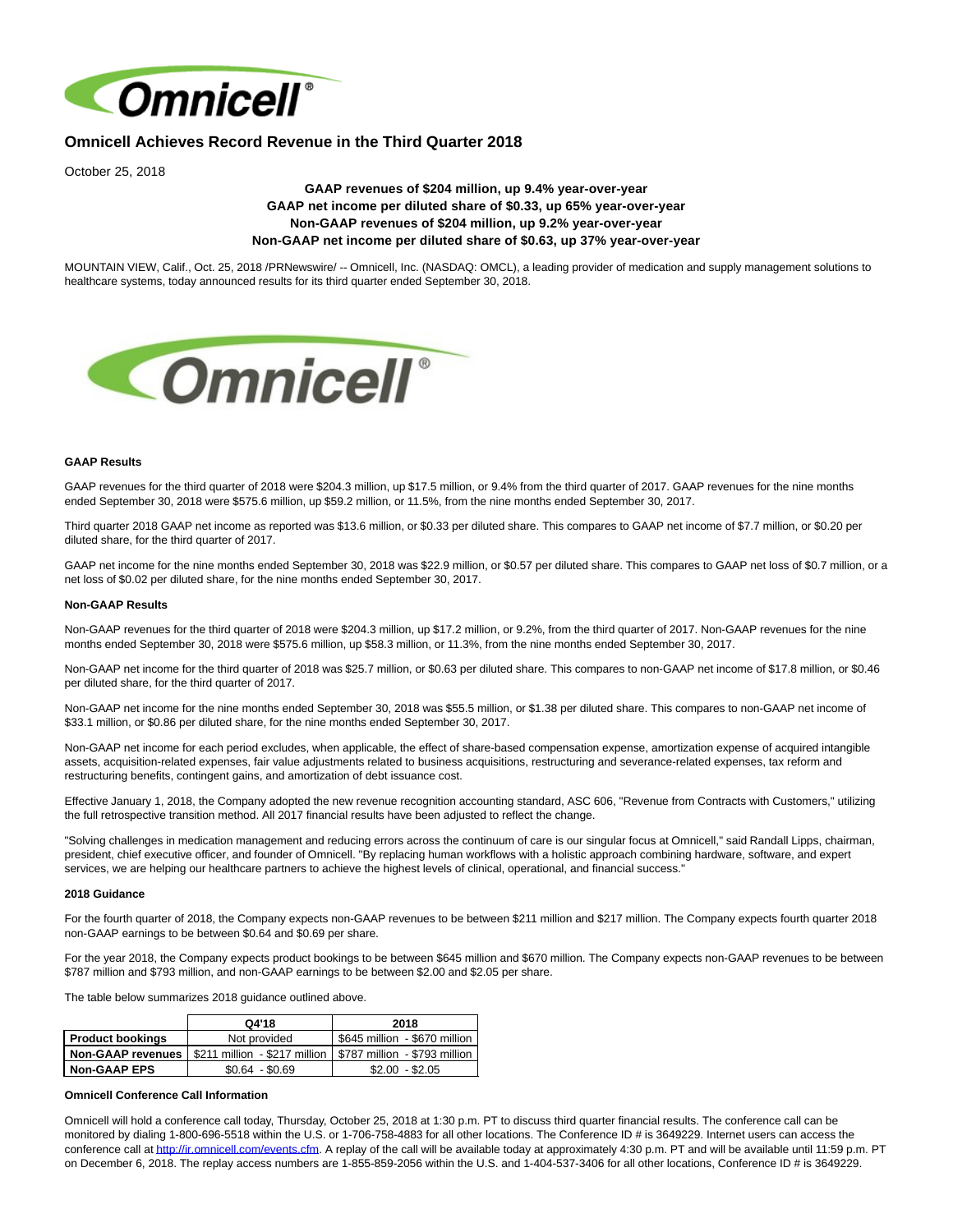#### **About Omnicell**

Since 1992, Omnicell has been inspired to create safer and more efficient ways to manage medications and supplies across all care settings. Omnicell is revolutionizing the patient medication experience from hospital to home by empowering providers to keep each patient at the center of care. The Company's autonomous approach to medication management leverages a differentiated platform for hardware and workflow software solutions, real-time predictive intelligence, and performance-driven partnerships to help drive operational, financial, and clinical success for customers.

Supporting the highest level of patient safety is essential to excellent patient care. As a leader in medication and supply dispensing automation, central pharmacy automation, IV robotics, analytics software, and medication adherence and packaging systems, Omnicell is focused on delivering solutions for medication availability, affordability, safety, and adherence. Over 5,000 facilities worldwide use Omnicell automation and analytics solutions to increase operational efficiency, reduce medication errors, deliver actionable intelligence, and improve patient safety.

Omnicell's innovative medication adherence solutions, used by over 40,000 institutional and retail pharmacies in North America and the United Kingdom, are designed to improve patient engagement and adherence to prescriptions, helping to reduce costly hospital readmissions.

For more information about Omnicell, Inc. please visit [www.omnicell.com.](http://www.omnicell.com/)

Omnicell and the Omnicell logo are registered trademarks of Omnicell, Inc. in the United States and other countries.

### **Forward-Looking Statements**

To the extent any statements contained in this release deal with information that is not historical, these statements are "forward-looking statements" within the meaning of the Private Securities Litigation Reform Act of 1995. As such, they are subject to the occurrence of many events outside Omnicell's control and are subject to various risk factors that could cause actual results to differ materially from those expressed or implied in any forward-looking statement. Such statements include, but are not limited to, Omnicell's pipeline; new products and solutions yet to be generally available; new sales opportunities; and projected bookings, revenues, earnings per share, profit, and market share growth. Risks that contribute to the uncertain nature of the forward-looking statements include (i) our ability to take advantage of the growth opportunities in medication management across the spectrum of healthcare settings from the hospital, long-term care, to home care, (ii) our ability to develop and commercialize new products, including the XR2 Automated Central Pharmacy System and the IVX Workflow semi-automated workflow solution, (iii) unfavorable general economic and market conditions, (iv) risks to growth and acceptance of our products and services, including competitive conversions, (v) growth of the clinical automation and workflow automation market generally, (vi) potential of increasing competition, (vii) potential regulatory changes, (viii) our ability to improve sales productivity to grow product bookings, and (ix) our ability to acquire and successfully integrate companies. These and other risks and uncertainties are described more fully in Omnicell's most recent filings with the Securities and Exchange Commission ("SEC"). Prospective investors are cautioned not to place undue reliance on forward-looking statements. All forward-looking statements contained in this press release speak only as of the date on which they were made. Omnicell undertakes no obligation to update such statements to reflect events that occur or circumstances that exist after the date on which they were made.

### **Use of Non-GAAP Financial Information**

This press release contains financial measures that are not calculated in accordance with GAAP. Our management evaluates and makes operating decisions using various performance measures. In addition to Omnicell's GAAP results, we also consider non-GAAP revenues, non-GAAP gross profit, non-GAAP operating expenses, non-GAAP net income, and non-GAAP net income per diluted share. Additionally, we calculate adjusted EBITDA (another non-GAAP measure) by means of adjustments to GAAP net income. These non-GAAP results should not be considered as an alternative to gross profit, operating expenses, net income, net income per diluted share, or any other performance measure derived in accordance with GAAP. We present these non-GAAP results because we consider them to be important supplemental measures of Omnicell's performance.

Our non-GAAP revenues, non-GAAP gross profit, non-GAAP operating expenses, non-GAAP net income, and non-GAAP net income per diluted share are exclusive of certain items to facilitate management's review of the comparability of Omnicell's core operating results on a period-to-period basis because such items are not related to Omnicell's ongoing core operating results as viewed by management. We define our "core operating results" as those revenues recorded in a particular period and the expenses incurred within that period that directly drive operating income in that period. Management uses these non-GAAP financial measures in making operating decisions because, in addition to meaningful supplemental information regarding operating performance, the measures give us a better understanding of how we should invest in research and development, fund infrastructure growth, and evaluate the effectiveness of marketing strategies. In calculating the above non-GAAP results, management specifically adjusted for the following excluded items:

- a) Share-based compensation expense. We excluded from our non-GAAP results the expense related to equity-based compensation plans as they represent expenses that do not require cash settlement from Omnicell.
- b) Amortization of acquired intangible assets. We excluded from our non-GAAP results the intangible assets amortization expense resulting from our past acquisitions. These non-cash charges are not considered by management to reflect the core cash-generating performance of the business and therefore are excluded from our non-GAAP results.
- c) Amortization of debt issuance cost. Debt issuance cost represents costs associated with the issuance of Term Loan and Revolving Line of Credit facilities. The cost includes underwriting fees, original issue discount, ticking fee, and legal fees. This non-cash expense is not considered by management to reflect the core cash-generating performance of the business and therefore is excluded from our non-GAAP results.
- d) Acquisition accounting impact related to deferred revenues. In connection with recent acquisitions, business combination rules require us to account for the fair values of arrangements for which acceptance has not been obtained, and post-installation support has not been provided in our purchase accounting. The non-GAAP adjustment to our revenues is intended to include the full amounts of such revenues. We believe the adjustment to these revenues is useful as a measure of the ongoing performance of our business.
- e) Acquisition-related expenses. We excluded from the non-GAAP results the expenses which are related to recent acquisitions. These expenses are unrelated to our ongoing operations, and we do not expect them to occur in the ordinary course of business. We believe that excluding these acquisition-related expenses provides more meaningful comparisons of the financial results to our historical operations and forward-looking guidance and the financial results of less acquisitive peer companies.
- f) Severance and other related expenses. We excluded from our non-GAAP results the expenses which are related to restructuring events. These expenses are unrelated to our ongoing operations, and we do not expect them to occur in the ordinary course of business. We believe that excluding these expenses provides more meaningful comparisons of the financial results to our historical operations and forward-looking guidance, and the financial results of peer companies.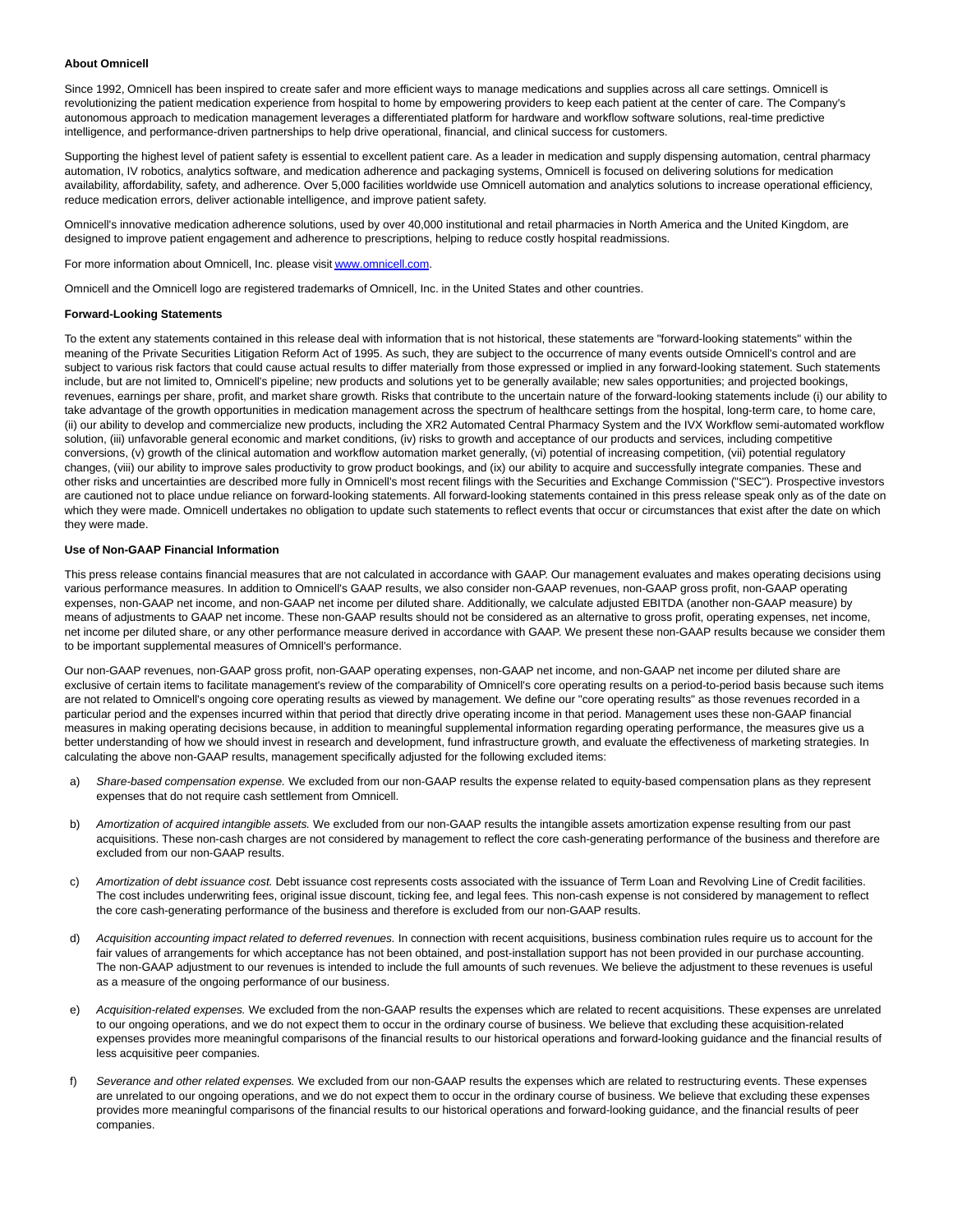- g) Tax impact from restructuring activity. We excluded from our non-GAAP results the tax impacts related to restructuring activity. These impacts are unrelated to our ongoing operations, and we do not expect them to occur in the ordinary course of business. We believe that excluding these impacts provides more meaningful comparisons of the financial results to our historical operations and forward-looking guidance, and the financial results of peer companies.
- h) Contingent gain. We excluded from our non-GAAP results the contingent gain related to a settlement agreement associated with the Ateb acquisition. This contingent gain is unrelated to our ongoing operations, and we do not expect it to occur in the ordinary course of business. We believe that excluding this contingent gain provides more meaningful comparisons of the financial results to our historical operations and forward-looking guidance, and the financial results of peer companies.

Management adjusts for the above items because management believes that, in general, these items possess one or more of the following characteristics: their magnitude and timing is largely outside of Omnicell's control; they are unrelated to the ongoing operation of the business in the ordinary course; they are unusual and we do not expect them to occur in the ordinary course of business; or they are non-operational, or non-cash expenses involving stock compensation plans or other items.

We believe that the presentation of these non-GAAP financial measures is warranted for several reasons:

- a) Such non-GAAP financial measures provide an additional analytical tool for understanding Omnicell's financial performance by excluding the impact of items which may obscure trends in the core operating results of the business.
- b) Since we have historically reported non-GAAP results to the investment community, we believe the inclusion of non-GAAP numbers provides consistency and enhances investors' ability to compare our performance across financial reporting periods.
- c) These non-GAAP financial measures are employed by Omnicell's management in its own evaluation of performance and are utilized in financial and operational decision making processes, such as budget planning and forecasting.
- d) These non-GAAP financial measures facilitate comparisons to the operating results of other companies in our industry, which use similar financial measures to supplement their GAAP results, thus enhancing the perspective of investors who wish to utilize such comparisons in their analysis of our performance.

Set forth below are additional reasons why share-based compensation expense is excluded from our non-GAAP financial measures:

- i) While share-based compensation calculated in accordance with Accounting Standard Codification ("ASC") 718 constitutes an ongoing and recurring expense of Omnicell, it is not an expense that requires cash settlement by Omnicell. We therefore exclude these charges for purposes of evaluating core operating results. Thus, our non-GAAP measurements are presented exclusive of share-based compensation expense to assist management and investors in evaluating our core operating results.
- ii) We present ASC 718 share-based payment compensation expense in our reconciliation of non-GAAP financial measures on a pre-tax basis because the exact tax differences related to the timing and deductibility of share-based compensation under ASC 718 are dependent upon the trading price of Omnicell's common stock and the timing and exercise by employees of their stock options. As a result of these timing and market uncertainties, the tax effect related to share-based compensation expense would be inconsistent in amount and frequency and is therefore excluded from our non-GAAP results.

Our adjusted EBITDA calculation is defined as earnings before interest income and expense, taxes, depreciation and amortization, and non-cash expenses, including ASC 718 share-based compensation expense, as well as certain non-GAAP adjustments.

As stated above, we present non-GAAP financial measures because we consider them to be important supplemental measures of performance. However, non-GAAP financial measures have limitations as an analytical tool and should not be considered in isolation or as a substitute for Omnicell's GAAP results. In the future, we expect to incur expenses similar to certain of the non-GAAP adjustments described above and expect to continue reporting non-GAAP financial measures excluding such items. Some of the limitations in relying on non-GAAP financial measures are:

- a) Omnicell's stock option and stock purchase plans are important components of incentive compensation arrangements and will be reflected as expenses in Omnicell's GAAP results for the foreseeable future under ASC 718.
- b) Other companies, including companies in Omnicell's industry, may calculate non-GAAP financial measures differently than Omnicell, limiting their usefulness as a comparative measure.

Pursuant to the requirements of SEC Regulation G, a detailed reconciliation between Omnicell's non-GAAP and GAAP financial results is set forth in the financial tables at the end of this press release. Investors are advised to carefully review and consider this information strictly as a supplement to the GAAP results that are contained in this press release and in Omnicell'sSEC filings.

The Company's 2018 guidance for non-GAAP earnings per share, as well as certain projections discussed in today's teleconference, exclude "certain items," which include but are not limited to: unusual gains and losses; costs associated with future restructurings; acquisition-related expenses; and certain tax and litigation outcomes. We do not provide a reconciliation of non-GAAP earnings per share guidance to the comparable GAAP measure as these items are inherently uncertain and difficult to estimate, and cannot be predicted without unreasonable effort. We believe such a reconciliation would imply a degree of precision that could be confusing to investors. These items may also have a material impact on GAAP earnings per share in future periods.

### **Omnicell, Inc. Condensed Consolidated Statements of Operations (Unaudited, in thousands, except per share data)**

|                                     |                    |         |   | <b>Three Months Ended</b> |   |                    |    |         |
|-------------------------------------|--------------------|---------|---|---------------------------|---|--------------------|----|---------|
|                                     |                    |         |   | September 30, 2017        |   |                    |    |         |
|                                     | September 30, 2018 |         |   | As Adjusted*              |   | <b>As Reported</b> |    | Change  |
| Revenues:                           |                    |         |   |                           |   |                    |    |         |
| Product revenues                    | \$                 | 149.709 | S | 136,838                   | S | 135,103            | \$ | 1.735   |
| Services and other revenues         |                    | 54,558  |   | 49.910                    |   | 51,679             |    | (1,769) |
| Total revenues                      |                    | 204.267 |   | 186.748                   |   | 186.782            |    | (34)    |
| Cost of revenues:                   |                    |         |   |                           |   |                    |    |         |
| Cost of product revenues            |                    | 79.149  |   | 79.725                    |   | 79.725             |    |         |
| Cost of services and other revenues |                    | 26,209  |   | 22,204                    |   | 22,204             |    |         |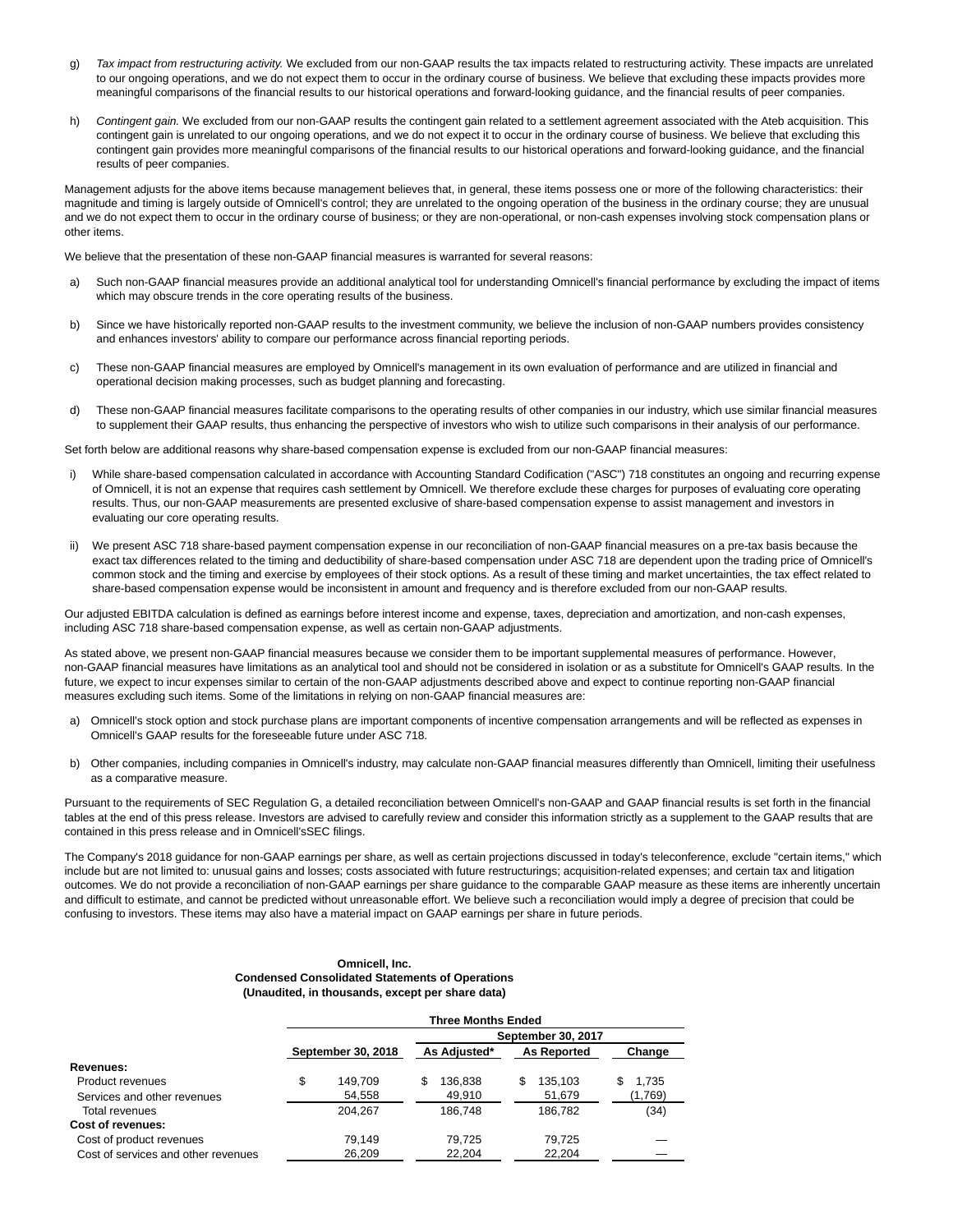| Total cost of revenues                   | 105,358    | 101,929    | 101,929    |            |
|------------------------------------------|------------|------------|------------|------------|
| Gross profit                             | 98.909     | 84.819     | 84.853     | (34)       |
| <b>Operating expenses:</b>               |            |            |            |            |
| Research and development                 | 15,805     | 16,414     | 16,414     |            |
| Selling, general, and administrative     | 65,609     | 56,208     | 58,725     | (2,517)    |
| Total operating expenses                 | 81,414     | 72,622     | 75,139     | (2,517)    |
| Income from operations                   | 17,495     | 12,197     | 9.714      | 2,483      |
| Interest and other income (expense), net | (2,837)    | (2,732)    | (2,732)    |            |
| Income before provision for income taxes | 14,658     | 9,465      | 6,982      | 2,483      |
| Provision for income taxes               | 1,030      | 1,717      | 751        | 966        |
| Net income                               | 13,628     | 7,748      | 6,231      | 1,517      |
| Net income per share:                    |            |            |            |            |
| Basic                                    | \$<br>0.35 | \$<br>0.21 | \$<br>0.17 | \$<br>0.04 |
| Diluted                                  | \$<br>0.33 | \$<br>0.20 | \$<br>0.16 | \$<br>0.04 |
| Weighted average shares outstanding:     |            |            |            |            |
| Basic                                    | 39,432     | 37,698     | 37.698     |            |
| <b>Diluted</b>                           | 40,860     | 38,973     | 38,973     |            |

\* As adjusted for full retrospective adoption of Accounting Standard Codification ("ASC") 606, "Revenue from Contracts with Customers." The adjustment also includes a \$0.2 million reclassification from services and other revenues to product revenues to conform with current-period presentation.

## **Omnicell, Inc. Condensed Consolidated Statements of Operations (Unaudited, in thousands, except per share data)**

|                                                 |                                                                                                                                                                                                                                |        | <b>Nine Months Ended</b> |                 |                    |                    |    |          |  |  |
|-------------------------------------------------|--------------------------------------------------------------------------------------------------------------------------------------------------------------------------------------------------------------------------------|--------|--------------------------|-----------------|--------------------|--------------------|----|----------|--|--|
|                                                 | September 30.<br>$2018^{(a)}$<br>\$<br>415,004<br>160,555<br>575,559<br>229,642<br>75,770<br>305,412<br>270,147<br>47,854<br>196,831<br>244,685<br>25,462<br>(6, 462)<br>19,000<br>(3,936)<br>\$<br>22,936<br>\$<br>\$<br>0.59 |        |                          |                 | September 30, 2017 |                    |    |          |  |  |
|                                                 |                                                                                                                                                                                                                                |        |                          | As Adjusted (b) |                    | <b>As Reported</b> |    | Change   |  |  |
| Revenues:                                       |                                                                                                                                                                                                                                |        |                          |                 |                    |                    |    |          |  |  |
| <b>Product revenues</b>                         |                                                                                                                                                                                                                                |        | \$                       | 365,834         | \$                 | 362,089            | \$ | 3,745    |  |  |
| Services and other revenues                     |                                                                                                                                                                                                                                |        |                          | 150,509         |                    | 156,132            |    | (5,623)  |  |  |
| Total revenues                                  |                                                                                                                                                                                                                                |        |                          | 516,343         |                    | 518,221            |    | (1,878)  |  |  |
| Cost of revenues:                               |                                                                                                                                                                                                                                |        |                          |                 |                    |                    |    |          |  |  |
| Cost of product revenues                        |                                                                                                                                                                                                                                |        |                          | 225.051         |                    | 225,051            |    |          |  |  |
| Cost of services and other revenues             |                                                                                                                                                                                                                                |        |                          | 66,150          |                    | 66,150             |    |          |  |  |
| Total cost of revenues                          |                                                                                                                                                                                                                                |        |                          | 291,201         |                    | 291,201            |    |          |  |  |
| <b>Gross profit</b>                             |                                                                                                                                                                                                                                |        |                          | 225,142         |                    | 227,020            |    | (1,878)  |  |  |
| <b>Operating expenses:</b>                      |                                                                                                                                                                                                                                |        |                          |                 |                    |                    |    |          |  |  |
| Research and development                        |                                                                                                                                                                                                                                |        |                          | 50,128          |                    | 50,128             |    |          |  |  |
| Selling, general, and administrative            |                                                                                                                                                                                                                                |        |                          | 180,070         |                    | 186,818            |    | (6,748)  |  |  |
| Total operating expenses                        |                                                                                                                                                                                                                                |        |                          | 230,198         |                    | 236,946            |    | (6, 748) |  |  |
| Income (loss) from operations                   |                                                                                                                                                                                                                                |        |                          | (5,056)         |                    | (9,926)            |    | 4,870    |  |  |
| Interest and other income (expense), net        |                                                                                                                                                                                                                                |        |                          | (4,992)         |                    | (4,992)            |    |          |  |  |
| Income (loss) before provision for income taxes |                                                                                                                                                                                                                                |        |                          | (10,048)        |                    | (14, 918)          |    | 4,870    |  |  |
| Provision for (benefit from) income taxes       |                                                                                                                                                                                                                                |        |                          | (9, 341)        |                    | (11, 232)          |    | 1,891    |  |  |
| Net income (loss)                               |                                                                                                                                                                                                                                |        | \$                       | (707)           | \$                 | (3,686)            | \$ | 2,979    |  |  |
| Net income (loss) per share:                    |                                                                                                                                                                                                                                |        |                          |                 |                    |                    |    |          |  |  |
| <b>Basic</b>                                    |                                                                                                                                                                                                                                |        | \$                       | (0.02)          | \$                 | (0.10)             | \$ | 0.08     |  |  |
| <b>Diluted</b>                                  |                                                                                                                                                                                                                                | 0.57   | \$                       | (0.02)          | \$                 | (0.10)             | \$ | 0.08     |  |  |
| Weighted average shares outstanding:            |                                                                                                                                                                                                                                |        |                          |                 |                    |                    |    |          |  |  |
| Basic                                           |                                                                                                                                                                                                                                | 39,015 |                          | 37,266          |                    | 37,266             |    |          |  |  |
| <b>Diluted</b>                                  |                                                                                                                                                                                                                                | 40,237 |                          | 37,266          |                    | 37,266             |    |          |  |  |

(a) Includes a \$0.6 million reclassification from services and other revenues to product revenues to conform with current-period presentation.

(b) As adjusted for full retrospective adoption of ASC 606, "Revenue from Contracts with Customers." The adjustment also includes a \$0.5 million reclassification from services and other revenues to product revenues to conform with current-period presentation.

## **Omnicell, Inc. Condensed Consolidated Balance Sheets (Unaudited, in thousands)**

|                                                |                    |               |              |    | December 31, 2017  |           |
|------------------------------------------------|--------------------|---------------|--------------|----|--------------------|-----------|
|                                                | September 30, 2018 |               | As Adjusted* |    | <b>As Reported</b> | Change    |
|                                                |                    | <b>ASSETS</b> |              |    |                    |           |
| Current assets:                                |                    |               |              |    |                    |           |
| Cash and cash equivalents                      | \$                 | 44.174        | \$<br>32.424 | \$ | 32.424             | \$        |
| Accounts receivable and unbilled, net          |                    | 206.225       | 190.046      |    | 189.227            | 819       |
| Inventories                                    |                    | 99.231        | 96.137       |    | 96.137             |           |
| Prepaid expenses                               |                    | 19.618        | 20.392       |    | 36,060             | (15,668)  |
| Other current assets                           |                    | 9.871         | 13,273       |    | 13,273             |           |
| Total current assets                           |                    | 379.119       | 352.272      |    | 367.121            | (14, 849) |
| Property and equipment, net                    |                    | 50.484        | 42.595       |    | 42.595             |           |
| Long-term investment in sales-type leases, net |                    | 17.448        | 15.435       |    | 15.435             |           |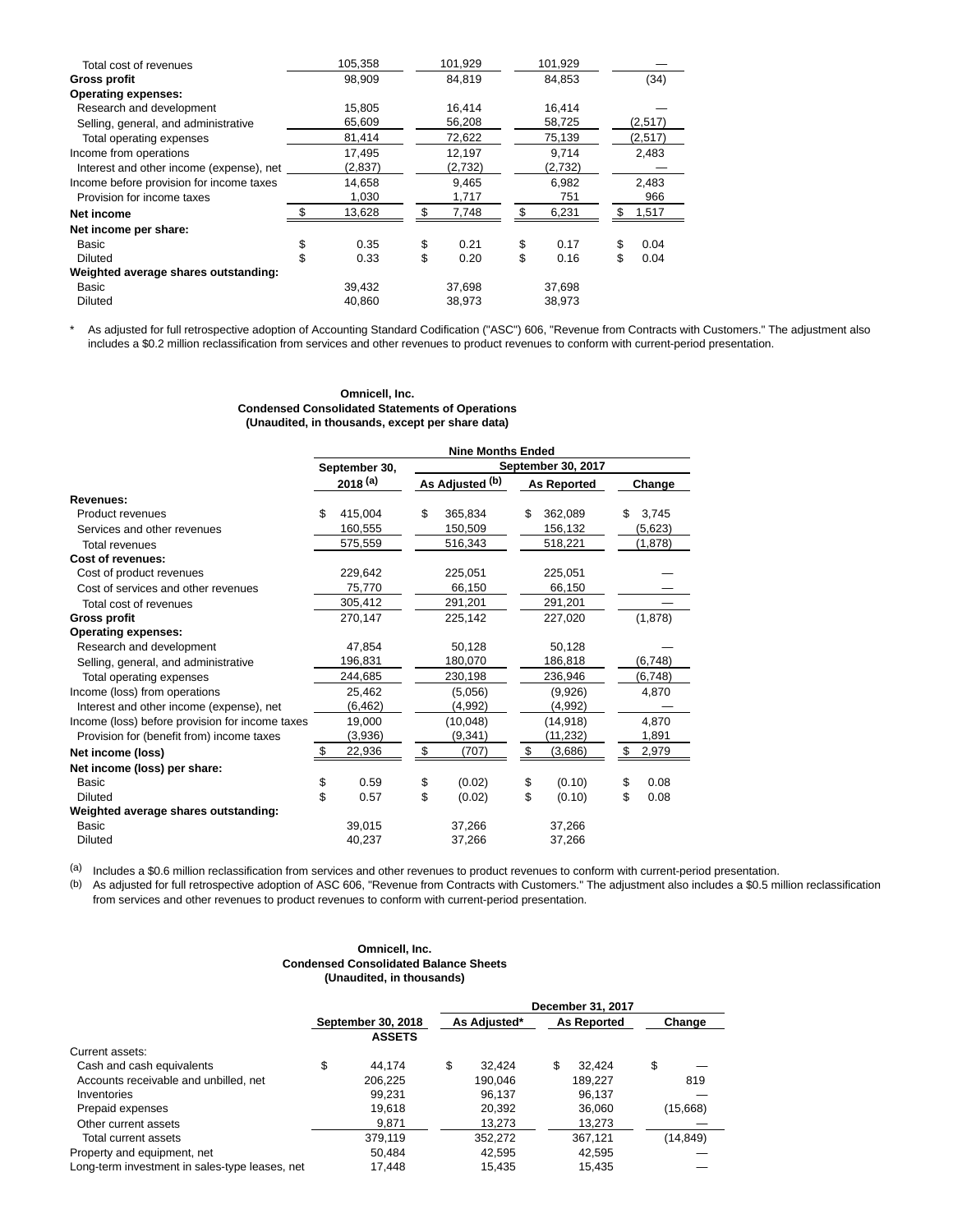| 336.517   | 337.751   | 337.751 |        |
|-----------|-----------|---------|--------|
| 149.968   | 168.107   | 168.107 |        |
| 9.450     | 9.454     | 9.454   |        |
| 40.441    | 41.432    |         | 41.432 |
| 68.948    | 49.316    | 39.841  | 9,475  |
| 1.052.375 | 1.016.362 | 980.304 | 36.058 |
|           |           |         |        |

# **LIABILITIES AND STOCKHOLDERS' EQUITY**

| Current liabilities:                         |              |              |              |     |          |
|----------------------------------------------|--------------|--------------|--------------|-----|----------|
| Accounts payable                             | \$<br>38.367 | \$<br>48.290 | \$<br>48.290 | \$  |          |
| Accrued compensation                         | 32.953       | 27.241       | 27.241       |     |          |
| <b>Accrued liabilities</b>                   | 35,777       | 35,693       | 35,693       |     |          |
| Long-term debt, current portion, net         | 17.708       | 15.208       | 15.208       |     |          |
| Deferred revenues, net                       | 87,777       | 78,774       | 86,104       |     | (7, 330) |
| Total current liabilities                    | 212,582      | 205.206      | 212.536      |     | (7, 330) |
| Long-term, deferred revenues                 | 10.634       | 10.623       | 17.244       |     | (6,621)  |
| Long-term deferred tax liabilities           | 32,593       | 41.446       | 28.579       |     | 12,867   |
| Other long-term liabilities                  | 10.192       | 9.829        | 9.829        |     |          |
| Long-term debt, net                          | 167,135      | 194,917      | 194,917      |     |          |
| <b>Total liabilities</b>                     | 433.136      | 462.021      | 463.105      |     | (1,084)  |
| Total stockholders' equity                   | 619,239      | 554,341      | 517,199      |     | 37,142   |
| Total liabilities and stockholders' equity 5 | 1,052,375    | 1,016,362    | 980.304      | \$. | 36,058   |
|                                              |              |              |              |     |          |

\* As adjusted for full retrospective adoption of ASC 606, "Revenue from Contracts with Customers."

## **Omnicell, Inc. Condensed Consolidated Statements of Cash Flows (Unaudited, in thousands)**

|                                                                                          |              | Nine months ended September 30, |
|------------------------------------------------------------------------------------------|--------------|---------------------------------|
|                                                                                          | 2018         | 2017*                           |
| <b>Operating Activities</b>                                                              |              |                                 |
| Net income (loss)                                                                        | \$<br>22,936 | \$<br>(707)                     |
| Adjustments to reconcile net income (loss) to net cash provided by operating activities: |              |                                 |
| Depreciation and amortization                                                            | 37,490       | 38,542                          |
| Loss on disposal of fixed assets                                                         | 136          | 128                             |
| Share-based compensation expense                                                         | 20,851       | 16,315                          |
| Income tax benefits from employee stock plans                                            |              | 11                              |
| Deferred income taxes                                                                    | (8, 849)     | (9, 182)                        |
| Amortization of debt financing fees                                                      | 1,718        | 1,192                           |
| Changes in operating assets and liabilities:                                             |              |                                 |
| Accounts receivable and unbilled                                                         | (16, 179)    | (22, 735)                       |
| Inventories                                                                              | (5,288)      | (22, 942)                       |
| Prepaid expenses                                                                         | 774          | (972)                           |
| Other current assets                                                                     | 3.120        | (5, 133)                        |
| Investment in sales-type leases                                                          | (1,732)      | 6,643                           |
| Prepaid commissions                                                                      | 991          | 217                             |
| Other long-term assets                                                                   | (6, 188)     | (750)                           |
| Accounts payable                                                                         | (8, 439)     | 23,717                          |
| Accrued compensation                                                                     | 5,712        | 658                             |
| <b>Accrued liabilities</b>                                                               | 1,482        | 4,021                           |
| Deferred revenues                                                                        | 9,014        | (9, 240)                        |
| Other long-term liabilities                                                              | (1,035)      | 865                             |
| Net cash provided by operating activities                                                | 56,514       | 20,648                          |
| <b>Investing Activities</b>                                                              |              |                                 |
| Purchases of intangible assets, intellectual property, and patents                       |              | (160)                           |
| Software development for external use                                                    | (22, 213)    | (10, 121)                       |
| Purchases of property and equipment                                                      | (19, 259)    | (9,374)                         |
| Business acquisition, net of cash acquired                                               |              | (4, 446)                        |
| Net cash used in investing activities                                                    | (41, 472)    | (24, 101)                       |
| <b>Financing Activities</b>                                                              |              |                                 |
| Proceeds from debt                                                                       |              | 37,000                          |
| Repayment of debt and revolving credit facility                                          | (27,000)     | (100,000)                       |
| Payment for contingent consideration                                                     |              | (2,400)                         |
| Proceeds from issuances under stock-based compensation plans                             | 27,729       | 26,468                          |
| Employees' taxes paid related to restricted stock units                                  | (3,648)      | (3, 133)                        |
| Net cash used in financing activities                                                    | (2,919)      | (42,065)                        |
| Effect of exchange rate changes on cash and cash equivalents                             | (373)        | (1,504)                         |
| Net increase (decrease) in cash and cash equivalents                                     | 11,750       | (47, 022)                       |
| Cash and cash equivalents at beginning of period                                         | 32,424       | 54,488                          |
| Cash and cash equivalents at end of period                                               | \$<br>44,174 | \$<br>7,466                     |
|                                                                                          |              |                                 |

\* As adjusted for full retrospective adoption of ASC 606, "Revenue from Contracts with Customers."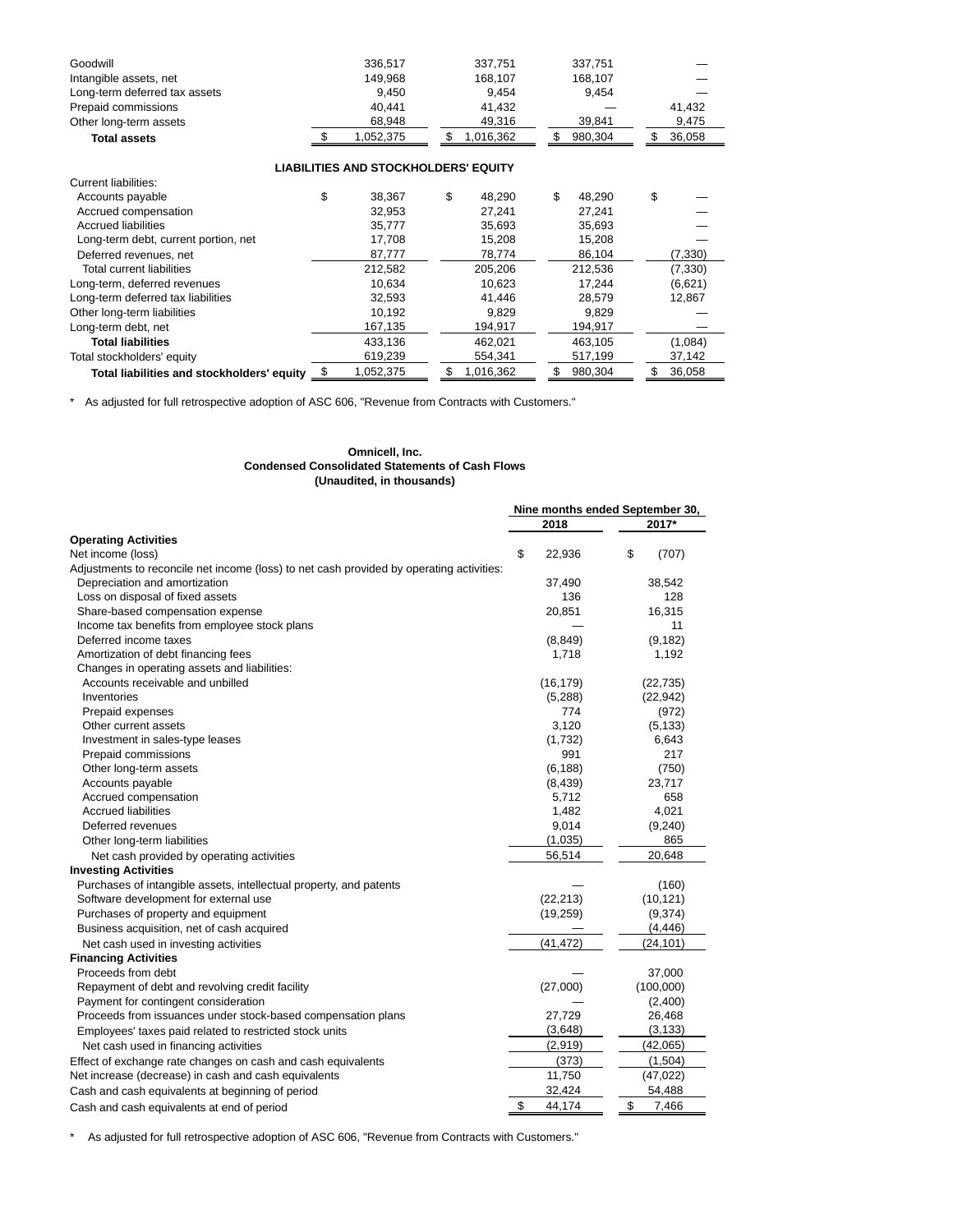# **Omnicell, Inc. Reconciliation of GAAP to Non-GAAP (Unaudited, in thousands, except per share data and percentage)**

|                                                                           |    |                       |   | <b>Three Months Ended</b> |                        |               |     | <b>Nine Months Ended</b> |               |     |                        |   |  |
|---------------------------------------------------------------------------|----|-----------------------|---|---------------------------|------------------------|---------------|-----|--------------------------|---------------|-----|------------------------|---|--|
|                                                                           |    | September 30,<br>2018 |   |                           | September 30,<br>2017* |               |     | September 30,<br>2018    |               |     | September 30,<br>2017* |   |  |
| <b>Reconciliation of GAAP revenues to non-GAAP revenues:</b>              |    |                       |   |                           |                        |               |     |                          |               |     |                        |   |  |
| <b>GAAP</b> revenues                                                      | \$ | 204,267               |   | \$                        | 186,748                |               | \$  | 575,559                  |               | \$  | 516,343                |   |  |
| Acquisition accounting impact related to deferred revenues                |    |                       |   |                           | 313                    |               |     |                          |               |     | 939                    |   |  |
| Non-GAAP revenues                                                         | S. | 204,267               |   | \$                        | 187,061                |               | \$  | 575,559                  |               | \$  | 517,282                |   |  |
| Reconciliation of GAAP gross profit to non-GAAP gross profit:             |    |                       |   |                           |                        |               |     |                          |               |     |                        |   |  |
| GAAP gross profit                                                         | \$ | 98,909                |   | \$                        | 84,819                 |               | \$  | 270,147                  |               | \$  | 225,142                |   |  |
| GAAP gross margin                                                         |    | 48.4                  | % |                           | 45.4                   | %             |     | 46.9                     | %             |     | 43.6                   | % |  |
| Share-based compensation expense                                          |    | 1,150                 |   |                           | 882                    |               |     | 3.346                    |               |     | 2.728                  |   |  |
| Amortization of acquired intangibles                                      |    | 2,728                 |   |                           | 2,985                  |               |     | 8,275                    |               |     | 8,670                  |   |  |
| Acquisition accounting impact related to deferred revenues                |    |                       |   |                           | 313                    |               |     |                          |               |     | 939                    |   |  |
| Severance and other expenses                                              |    |                       |   |                           | 70                     |               |     |                          |               |     | 1,767                  |   |  |
| Non-GAAP gross profit                                                     | -S | 102,787               |   | \$                        | 89,069                 |               | \$  | 281,768                  |               | \$  | 239,246                |   |  |
| Non-GAAP gross margin                                                     |    | 50.3                  | % |                           | 47.6                   | $\%$          |     | 49.0                     | %             |     | 46.3 %                 |   |  |
| Reconciliation of GAAP operating expenses to non-GAAP operating expenses: |    |                       |   |                           |                        |               |     |                          |               |     |                        |   |  |
| <b>GAAP</b> operating expenses                                            | S  | 81.414                |   | \$                        | 72.622                 |               | \$. | 244.685                  |               | \$. | 230.198                |   |  |
| GAAP operating expenses % to total revenues                               |    | 39.9                  | % |                           | 38.9                   | $\frac{9}{6}$ |     | 42.5                     | $\frac{9}{6}$ |     | 44.6 %                 |   |  |
| Share-based compensation expense                                          |    | (5,935)               |   |                           | (4, 377)               |               |     | (17, 505)                |               |     | (13, 587)              |   |  |
| Amortization of acquired intangibles                                      |    | (3,029)               |   |                           | (3,381)                |               |     | (9,393)                  |               |     | (10,660)               |   |  |
| Acquisition-related expenses                                              |    |                       |   |                           |                        |               |     |                          |               |     | (126)                  |   |  |
| Severance and other expenses                                              |    | 67                    |   |                           | (229)                  |               |     | (3, 180)                 |               |     | (3,531)                |   |  |
| Non-GAAP operating expenses                                               |    | 72,517                |   | \$                        | 64,635                 |               | \$  | 214,607                  |               | \$  | 202,294                |   |  |
| Non-GAAP operating expenses % to total revenues                           |    | 35.5                  | % |                           | 34.6                   | %             |     | 37.3                     | %             |     | 39.1                   | % |  |

\* As adjusted for full retrospective adoption of ASC 606, "Revenue from Contracts with Customers."

|                                                                                                 | <b>Three Months Ended</b> |          |   |     |                        |   |                       |          | <b>Nine Months Ended</b> |    |                        |      |
|-------------------------------------------------------------------------------------------------|---------------------------|----------|---|-----|------------------------|---|-----------------------|----------|--------------------------|----|------------------------|------|
|                                                                                                 | September 30,<br>2018     |          |   |     | September 30,<br>2017* |   | September 30,<br>2018 |          |                          |    | September 30,<br>2017* |      |
| Reconciliation of GAAP income (loss) from operations to non-GAAP income (loss) from operations: |                           |          |   |     |                        |   |                       |          |                          |    |                        |      |
| GAAP income (loss) from operations                                                              | \$.                       | 17,495   |   | \$. | 12,197                 |   | \$.                   | 25,462   |                          | \$ | (5,056)                |      |
| GAAP operating income (loss) % to total revenues                                                |                           | 8.6      | % |     | 6.5                    | % |                       | 4.4      | %                        |    | (1.0)                  | $\%$ |
| Share-based compensation expense                                                                |                           | 7,085    |   |     | 5,259                  |   |                       | 20,851   |                          |    | 16,315                 |      |
| Amortization of acquired intangibles                                                            |                           | 5.757    |   |     | 6,366                  |   |                       | 17,668   |                          |    | 19,330                 |      |
| Acquisition accounting impact related to deferred revenues                                      |                           |          |   |     | 313                    |   |                       |          |                          |    | 939                    |      |
| Acquisition-related expenses                                                                    |                           |          |   |     |                        |   |                       |          |                          |    | 126                    |      |
| Severance and other expenses                                                                    |                           | (67)     |   |     | 299                    |   |                       | 3,180    |                          |    | 5,298                  |      |
| Non-GAAP income from operations                                                                 |                           | 30,270   |   | \$  | 24,434                 |   | \$                    | 67,161   |                          |    | 36,952                 |      |
| Non-GAAP operating income % to total Non-GAAP revenues                                          |                           | 14.8     | % |     | 13.1                   | % |                       | 11.7 %   |                          |    | 7.1                    | %    |
| Reconciliation of GAAP net income (loss) to non-GAAP net income:                                |                           |          |   |     |                        |   |                       |          |                          |    |                        |      |
| GAAP net income (loss)                                                                          | S                         | 13,628   |   | \$  | 7,748                  |   | \$                    | 22,936   |                          | \$ | (707)                  |      |
| Tax benefit for restructuring activity                                                          |                           |          |   |     |                        |   |                       | (4,205)  |                          |    |                        |      |
| Share-based compensation expense                                                                |                           | 7,085    |   |     | 5,259                  |   |                       | 20,851   |                          |    | 16,315                 |      |
| Amortization of acquired intangibles                                                            |                           | 5,757    |   |     | 6,366                  |   |                       | 17,668   |                          |    | 19,330                 |      |
| Acquisition accounting impact related to deferred revenues                                      |                           |          |   |     | 313                    |   |                       |          |                          |    | 939                    |      |
| Acquisition-related expenses <sup>(a)</sup>                                                     |                           | 397      |   |     | 397                    |   |                       | 1,191    |                          |    | 1,317                  |      |
| Severance and other expenses                                                                    |                           | 109      |   |     | 299                    |   |                       | 3,708    |                          |    | 5,298                  |      |
| Contingent gain                                                                                 |                           |          |   |     |                        |   |                       | (2, 456) |                          |    |                        |      |
| Tax effect of the adjustments above(b)                                                          |                           | (1, 315) |   |     | (2,579)                |   |                       | (4,222)  |                          |    | (9, 415)               |      |
| Non-GAAP net income                                                                             |                           | 25,661   |   | \$  | 17,803                 |   | \$                    | 55,471   |                          |    | 33,077                 |      |

# **Reconciliation of GAAP net income (loss) per share - diluted to non-GAAP net income per share - diluted:**

| Shares - diluted GAAP                                      |    | 40.860 | 38.973     |   | 40.237 | 37.266       |  |
|------------------------------------------------------------|----|--------|------------|---|--------|--------------|--|
| Shares - diluted Non-GAAP                                  |    | 40.860 | 38.973     |   | 40.237 | 38.418       |  |
| GAAP net income (loss) per share - diluted                 | J. | 0.33   | \$<br>0.20 | S | 0.57   | \$<br>(0.02) |  |
| Tax benefit for restructuring activity                     |    |        |            |   | (0.10) |              |  |
| Share-based compensation expense                           |    | 0.17   | 0.14       |   | 0.52   | 0.43         |  |
| Amortization of acquired intangibles                       |    | 0.15   | 0.16       |   | 0.43   | 0.50         |  |
| Acquisition accounting impact related to deferred revenues |    |        | 0.01       |   |        | 0.02         |  |
| Acquisition-related expenses                               |    | 0.01   | 0.01       |   | 0.03   | 0.03         |  |
| Severance and other expenses                               |    |        | 0.01       |   | 0.09   | 0.14         |  |
| Contingent gain                                            |    |        |            |   | (0.06) |              |  |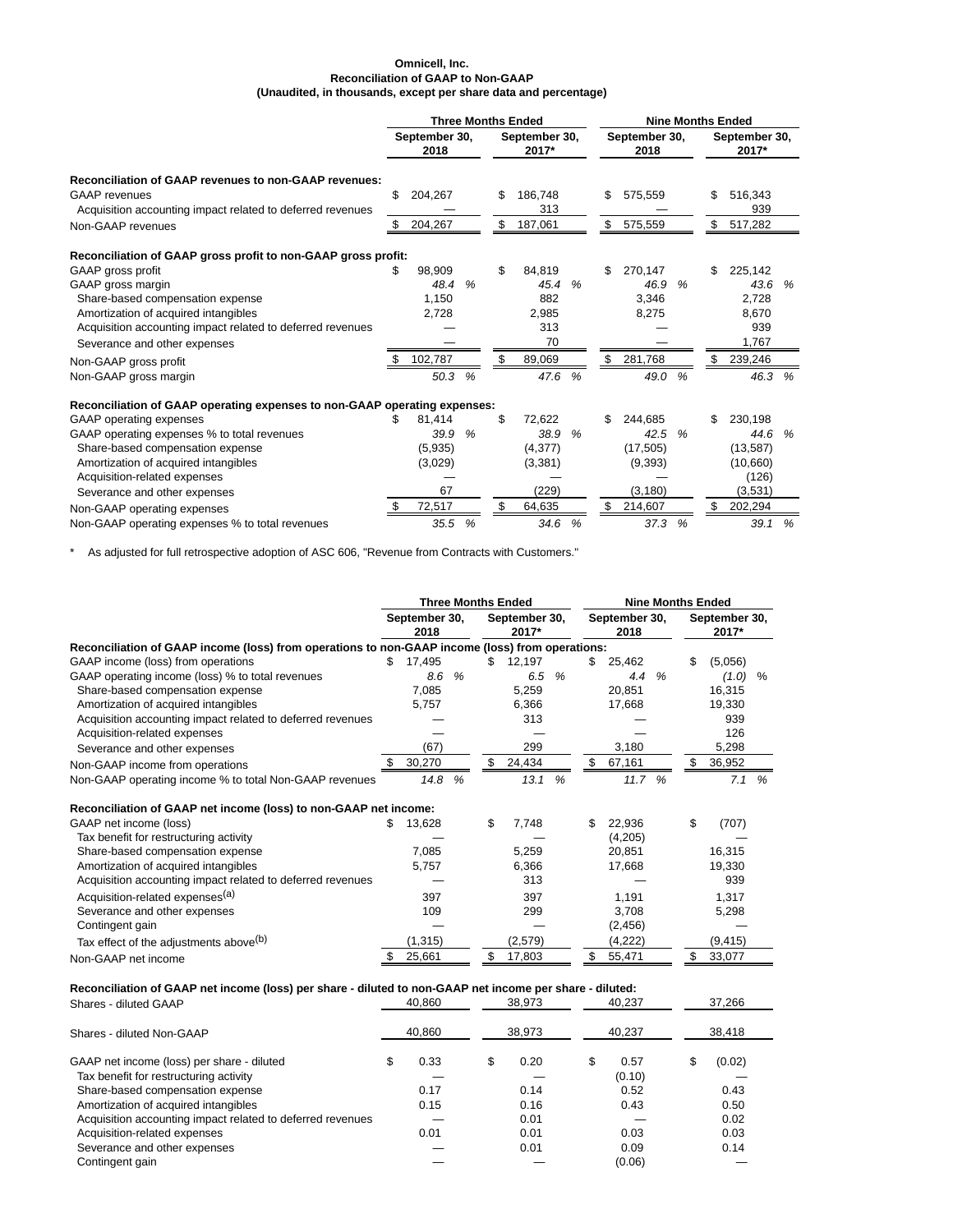| Tax effect of the adjustments above <sup>(b)</sup>                                    |   | (0.03) | (0.07)      | (0.10)   | (0.24)      |  |
|---------------------------------------------------------------------------------------|---|--------|-------------|----------|-------------|--|
| Non-GAAP net income per share - diluted                                               |   | 0.63   | 0.46        | 1.38     | 0.86        |  |
| Reconciliation of GAAP net income (loss) to non-GAAP Adjusted EBITDA <sup>(c)</sup> : |   |        |             |          |             |  |
| GAAP net income (loss)                                                                | S | 13.628 | \$<br>7.748 | 22.936   | \$<br>(707) |  |
| Share-based compensation expense                                                      |   | 7.085  | 5.259       | 20.851   | 16.315      |  |
| Interest (income) and expense, net                                                    |   | 1.561  | 2.127       | 4.948    | 4.870       |  |
| Depreciation and amortization expense                                                 |   | 12.661 | 12.600      | 37.490   | 38,542      |  |
| Acquisition accounting impact related to deferred revenues                            |   |        | 313         |          | 939         |  |
| Acquisition-related expenses                                                          |   | 397    | 397         | 1.191    | 1.317       |  |
| Severance and other expenses                                                          |   | 109    | 46          | 3.708    | 4.539       |  |
| Contingent gain                                                                       |   |        |             | (2, 456) |             |  |
| Income tax expense (benefit)                                                          |   | 1.030  | 1.717       | (3,936)  | (9,341)     |  |
| Non-GAAP Adjusted EBITDA                                                              |   | 36.471 | 30.207      | 84,732   | 56.474      |  |

(a) Includes amortization of debt financing fees associated with our debt facilities.<br>(b) Tax effects calculated for all adjustments except tax benefits and share-based

Tax effects calculated for all adjustments except tax benefits and share-based compensation expense, using an estimated annual effective tax rate of 21% for fiscal year 2018 and 35% for fiscal year 2017.

(c) Defined as earnings before interest income and expense, taxes, depreciation and amortization, as well as excluding certain non-GAAP adjustments.

## **Omnicell, Inc. Segmented Information (Unaudited, in thousands, except for percentages)**

|                                          |                                           | Three Months Ended September 30, 2018 |                | Three Months Ended September 30, 2017 |                                       |               |  |  |  |  |  |  |
|------------------------------------------|-------------------------------------------|---------------------------------------|----------------|---------------------------------------|---------------------------------------|---------------|--|--|--|--|--|--|
|                                          | <b>Automation and</b><br><b>Analytics</b> | <b>Medication</b><br>Adherence        | <b>Total</b>   | <b>Automation and</b><br>Analytics*   | <b>Medication</b><br><b>Adherence</b> | Total*        |  |  |  |  |  |  |
| Revenues                                 | 168.303                                   | 35,964<br>S.                          | 204.267<br>\$. | 154.617                               | 32.131<br>\$                          | 186.748<br>\$ |  |  |  |  |  |  |
| Cost of revenues                         | 77,172                                    | 28,186                                | 105.358        | 79.740                                | 22,189                                | 101.929       |  |  |  |  |  |  |
| Gross profit                             | 91,131                                    | 7.778                                 | 98.909         | 74,877                                | 9,942                                 | 84,819        |  |  |  |  |  |  |
| Gross margin %                           | %<br>54.1                                 | 21.6<br>%                             | %<br>48.4      | %<br>48.4                             | 30.9<br>$\frac{9}{6}$                 | 45.4 %        |  |  |  |  |  |  |
| Operating expenses                       | 46,015                                    | 10,624                                | 56,639         | 44,332                                | 9,901                                 | 54,233        |  |  |  |  |  |  |
| Income (loss) from segment<br>operations | 45,116                                    | (2,846)                               | 42,270         | 30,545                                | 41                                    | 30,586        |  |  |  |  |  |  |
| Operating margin %                       | 26.8<br>%                                 | %<br>(7.9)                            | 20.7<br>%      | %<br>19.8                             | $\frac{9}{6}$<br>0.1                  | 16.4 %        |  |  |  |  |  |  |
| Corporate costs                          |                                           |                                       | 24,775         |                                       |                                       | 18,389        |  |  |  |  |  |  |
| Income from operations                   |                                           |                                       | 17.495         |                                       |                                       | 12.197        |  |  |  |  |  |  |

\* As adjusted for full retrospective adoption of ASC 606, "Revenue from Contracts with Customers."

# **Omnicell, Inc. Segmented Information (Unaudited, in thousands, except for percentages)**

|                                                                    |                                    | Nine Months Ended September 30, 2018 |                          | Nine Months Ended September 30, 2017 |                                       |                          |  |  |  |  |  |  |  |
|--------------------------------------------------------------------|------------------------------------|--------------------------------------|--------------------------|--------------------------------------|---------------------------------------|--------------------------|--|--|--|--|--|--|--|
|                                                                    | <b>Automation and</b><br>Analytics | <b>Medication</b><br>Adherence       | Total                    | <b>Automation and</b><br>Analytics*  | <b>Medication</b><br><b>Adherence</b> | Total*                   |  |  |  |  |  |  |  |
| Revenues<br>Cost of revenues                                       | 478.074<br>234.100                 | \$<br>97.485<br>71.312               | \$<br>575.559<br>305.412 | \$<br>425.371<br>229.217             | \$<br>90,972<br>61,984                | \$<br>516.343<br>291.201 |  |  |  |  |  |  |  |
| Gross profit                                                       | 243.974                            | 26.173                               | 270.147                  | 196.154                              | 28,988                                | 225.142                  |  |  |  |  |  |  |  |
| Gross margin %<br>Operating expenses<br>Income (loss) from segment | 51.0 %<br>142,572                  | 26.8<br>%<br>31,119                  | 46.9<br>%<br>173.691     | %<br>46.1<br>139,902                 | 31.9<br>$\%$<br>31,196                | 43.6%<br>171,098         |  |  |  |  |  |  |  |
| operations                                                         | 101,402                            | (4,946)<br>S                         | 96,456                   | 56,252                               | (2,208)                               | 54,044<br>\$.            |  |  |  |  |  |  |  |
| Operating margin %                                                 | 21.2%                              | (5.1)<br>%                           | 16.8<br>%                | 13.2<br>%                            | $(2.4)$ %                             | 10.5%                    |  |  |  |  |  |  |  |
| Corporate costs                                                    |                                    |                                      | 70,994                   |                                      |                                       | 59,100                   |  |  |  |  |  |  |  |
| Income (loss) from operations                                      |                                    |                                      | 25,462                   |                                      |                                       | (5,056)                  |  |  |  |  |  |  |  |

\* As adjusted for full retrospective adoption of ASC 606, "Revenue from Contracts with Customers."

**Omnicell, Inc. Segment Information - Non-GAAP Gross Profit and Non-GAAP Operating Margin (Unaudited, in thousands, except for percentages)**

### **Three Months Ended September 30, 2018**

| Automation and | <b>Medication</b> |       |  |  |  |  |  |  |  |  |
|----------------|-------------------|-------|--|--|--|--|--|--|--|--|
| Analytics      | Adherence         | Total |  |  |  |  |  |  |  |  |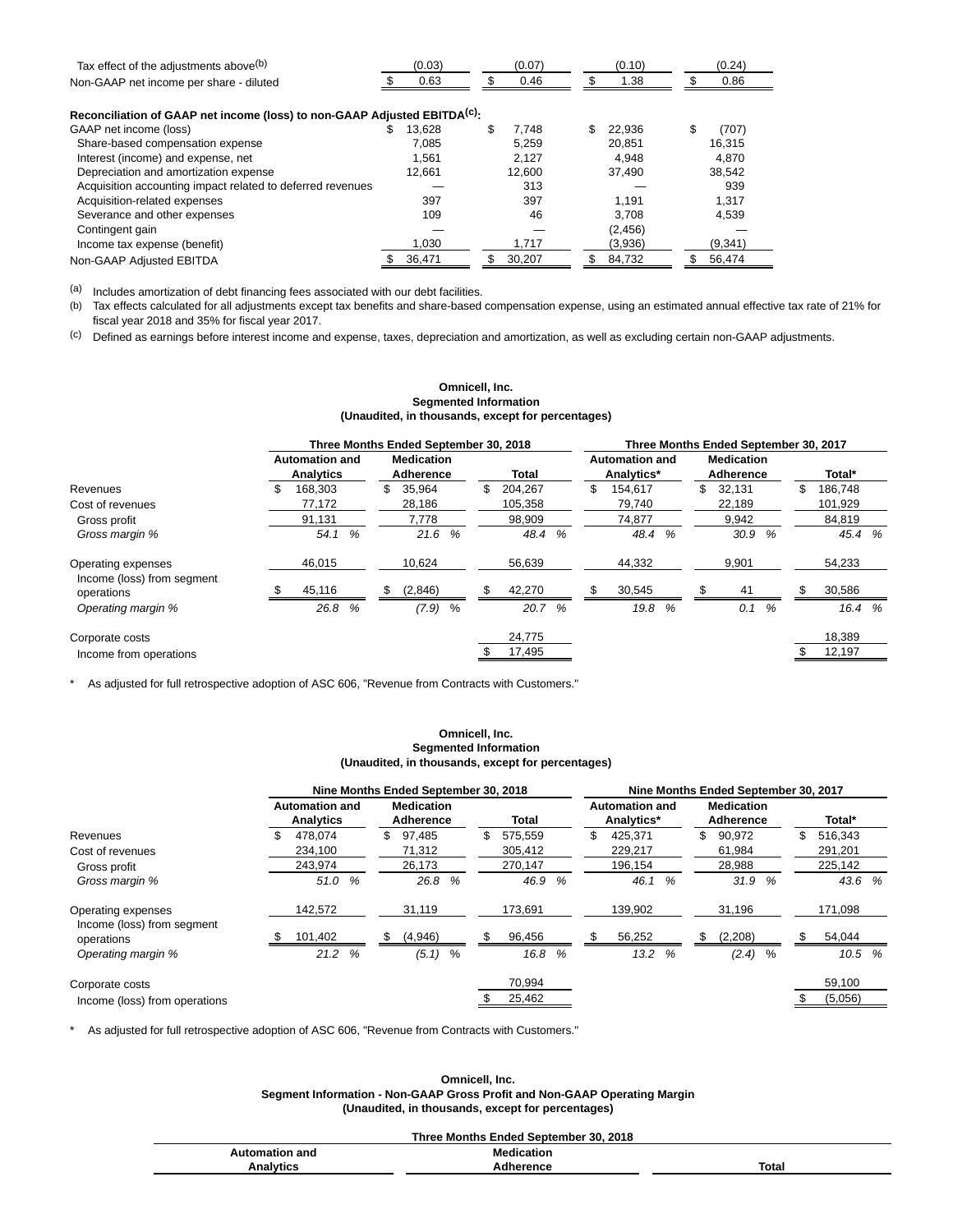|                                                                 |                                 | Amount  | $%$ of<br><b>GAAP</b><br>Revenues |   | % of Non-<br><b>GAAP</b><br><b>Revenues</b> |      |           | Amount  | $%$ of<br><b>GAAP</b><br><b>Revenues</b> |   | % of Non-<br><b>GAAP</b><br><b>Revenues</b> |                    | Amount                   | $%$ of<br><b>GAAP</b><br><b>Revenues</b> |   | % of Non-<br><b>GAAP</b><br><b>Revenues</b> |  |
|-----------------------------------------------------------------|---------------------------------|---------|-----------------------------------|---|---------------------------------------------|------|-----------|---------|------------------------------------------|---|---------------------------------------------|--------------------|--------------------------|------------------------------------------|---|---------------------------------------------|--|
| <b>Revenues</b>                                                 | \$                              | 168,303 |                                   |   |                                             |      | \$        | 35,964  |                                          |   |                                             | \$                 | 204,267                  |                                          |   |                                             |  |
| <b>Non-GAAP</b><br><b>Revenues</b>                              | \$                              | 168,303 |                                   |   |                                             |      | \$        | 35,964  |                                          |   |                                             | \$                 | 204,267                  |                                          |   |                                             |  |
| <b>GAAP Gross</b><br>profit<br>Share-based<br>compensation      | \$                              | 91,131  | 54.1                              | % |                                             |      | \$        | 7,778   | 21.6 %                                   |   |                                             | \$                 | 98,909                   | 48.4 %                                   |   |                                             |  |
| expense<br>Amortization<br>expense of<br>acquired<br>intangible |                                 | 963     | 0.6                               | % | 0.6 %                                       |      |           | 187     | 0.5 %                                    |   | 0.5 %                                       |                    | 1,150                    | 0.6 %                                    |   | 0.6 %                                       |  |
| assets                                                          |                                 | 2,223   | 1.3                               | % | 1.3                                         | %    |           | 505     | 1.4%                                     |   | 1.4                                         | $\%$               | 2,728                    | 1.3%                                     |   | 1.3%                                        |  |
| <b>Non-GAAP</b><br><b>Gross profit</b>                          | $\frac{\mathsf{s}}{\mathsf{s}}$ | 94,317  |                                   |   | 56.0 %                                      |      | \$        | 8,470   |                                          |   | 23.6                                        | %                  | $\frac{1}{2}$<br>102,787 |                                          |   | 50.3 %                                      |  |
| <b>GAAP</b>                                                     |                                 |         |                                   |   |                                             |      |           |         |                                          |   |                                             |                    |                          |                                          |   |                                             |  |
| Operating                                                       |                                 |         |                                   |   |                                             |      |           |         |                                          |   |                                             |                    |                          |                                          |   |                                             |  |
| income (loss)                                                   | \$                              | 45,116  | 26.8                              | % |                                             |      | \$        | (2,846) | $(7.9)$ %                                |   |                                             | \$                 | 42,270                   | 20.7 %                                   |   |                                             |  |
| Share-based<br>compensation                                     |                                 |         |                                   |   |                                             |      |           |         |                                          |   |                                             |                    |                          |                                          |   |                                             |  |
| expense                                                         |                                 | 3,111   | 1.8                               | % | 1.8%                                        |      |           | 561     | 1.6 %                                    |   | 1.6 %                                       |                    | 3,672                    | 1.8%                                     |   | 1.8%                                        |  |
| Amortization<br>expense of<br>acquired                          |                                 |         |                                   |   |                                             |      |           |         |                                          |   |                                             |                    |                          |                                          |   |                                             |  |
| intangible<br>assets<br>Severance                               |                                 | 4,125   | 2.5                               | % | 2.5%                                        |      |           | 1,632   | 4.5                                      | % | 4.5<br>%                                    |                    | 5,757                    | 2.8                                      | % | 2.8%                                        |  |
| and other                                                       |                                 |         |                                   |   |                                             |      |           |         |                                          |   |                                             |                    |                          |                                          |   |                                             |  |
| expenses<br><b>Non-GAAP</b>                                     |                                 | (199)   | $(0.1)$ %                         |   | (0.1)                                       | $\%$ |           |         |                                          | % |                                             | %                  | (199)                    | $(0.1)$ %                                |   | $(0.1)$ %                                   |  |
| Operating                                                       |                                 |         |                                   |   |                                             |      |           |         |                                          |   |                                             |                    |                          |                                          |   |                                             |  |
| income                                                          | $\frac{3}{2}$                   | 52,153  |                                   |   | 31.0                                        | $\%$ | <u>\$</u> | (653)   |                                          |   | (1.8)                                       | $\frac{3}{2}$<br>% | 51,500                   |                                          |   | 25.2 %                                      |  |
| <b>GAAP</b>                                                     |                                 |         |                                   |   |                                             |      |           |         |                                          |   |                                             |                    |                          |                                          |   |                                             |  |
| Corporate<br>costs<br>Share-based                               |                                 |         |                                   |   |                                             |      |           |         |                                          |   |                                             | \$                 | 24,775                   | 12.1 %                                   |   |                                             |  |
| compensation<br>expense<br>Severance                            |                                 |         |                                   |   |                                             |      |           |         |                                          |   |                                             |                    | (3, 413)                 | $(1.7)$ %                                |   | $(1.7)$ %                                   |  |
| and other                                                       |                                 |         |                                   |   |                                             |      |           |         |                                          |   |                                             |                    |                          |                                          |   |                                             |  |
| expenses<br><b>Non-GAAP</b>                                     |                                 |         |                                   |   |                                             |      |           |         |                                          |   |                                             |                    | (132)                    | $(0.1)$ %                                |   | $(0.1)$ %                                   |  |
| Corporate<br>costs                                              |                                 |         |                                   |   |                                             |      |           |         |                                          |   |                                             | \$                 | 21,230                   |                                          |   | 10.4 %                                      |  |
| Non-GAAP                                                        |                                 |         |                                   |   |                                             |      |           |         |                                          |   |                                             |                    |                          |                                          |   |                                             |  |
| Income from<br>operations                                       |                                 |         |                                   |   |                                             |      |           |         |                                          |   |                                             | \$                 | 30,270                   |                                          |   | 14.8 %                                      |  |

### **Omnicell, Inc. Segment Information - Non-GAAP Gross Profit and Non-GAAP Operating Margin (Unaudited, in thousands, except for percentages)**

|                                                                           |    |         |                       |                 |             | Three Months Ended September 30, 2017 |                 |               |                 |                 |  |  |
|---------------------------------------------------------------------------|----|---------|-----------------------|-----------------|-------------|---------------------------------------|-----------------|---------------|-----------------|-----------------|--|--|
|                                                                           |    |         | <b>Automation and</b> |                 |             | <b>Medication</b>                     |                 |               |                 |                 |  |  |
|                                                                           |    |         | Analytics*            |                 |             | Adherence                             |                 | Total*        |                 |                 |  |  |
|                                                                           |    |         | $%$ of                | % of Non-       |             | $%$ of                                | % of Non-       |               | $%$ of          | % of Non-       |  |  |
|                                                                           |    |         | <b>GAAP</b>           | <b>GAAP</b>     |             | <b>GAAP</b>                           | <b>GAAP</b>     |               | <b>GAAP</b>     | <b>GAAP</b>     |  |  |
|                                                                           |    | Amount  | Revenues              | <b>Revenues</b> | Amount      | <b>Revenues</b>                       | <b>Revenues</b> | Amount        | <b>Revenues</b> | <b>Revenues</b> |  |  |
| Revenues<br>Acquisition<br>accounting<br>impact<br>related to<br>deferred | \$ | 154,617 |                       |                 | \$32,131    |                                       |                 | \$<br>186,748 |                 |                 |  |  |
| revenues                                                                  |    |         | %                     | $-$ %           | 313         | %<br>1.0                              | %<br>1.0        | 313           | 0.2<br>%        | 0.2%            |  |  |
| <b>Non-GAAP</b>                                                           |    |         |                       |                 |             |                                       |                 |               |                 |                 |  |  |
| <b>Revenues</b>                                                           | S. | 154,617 |                       |                 | 32,444<br>S |                                       |                 | 187,061<br>S  |                 |                 |  |  |